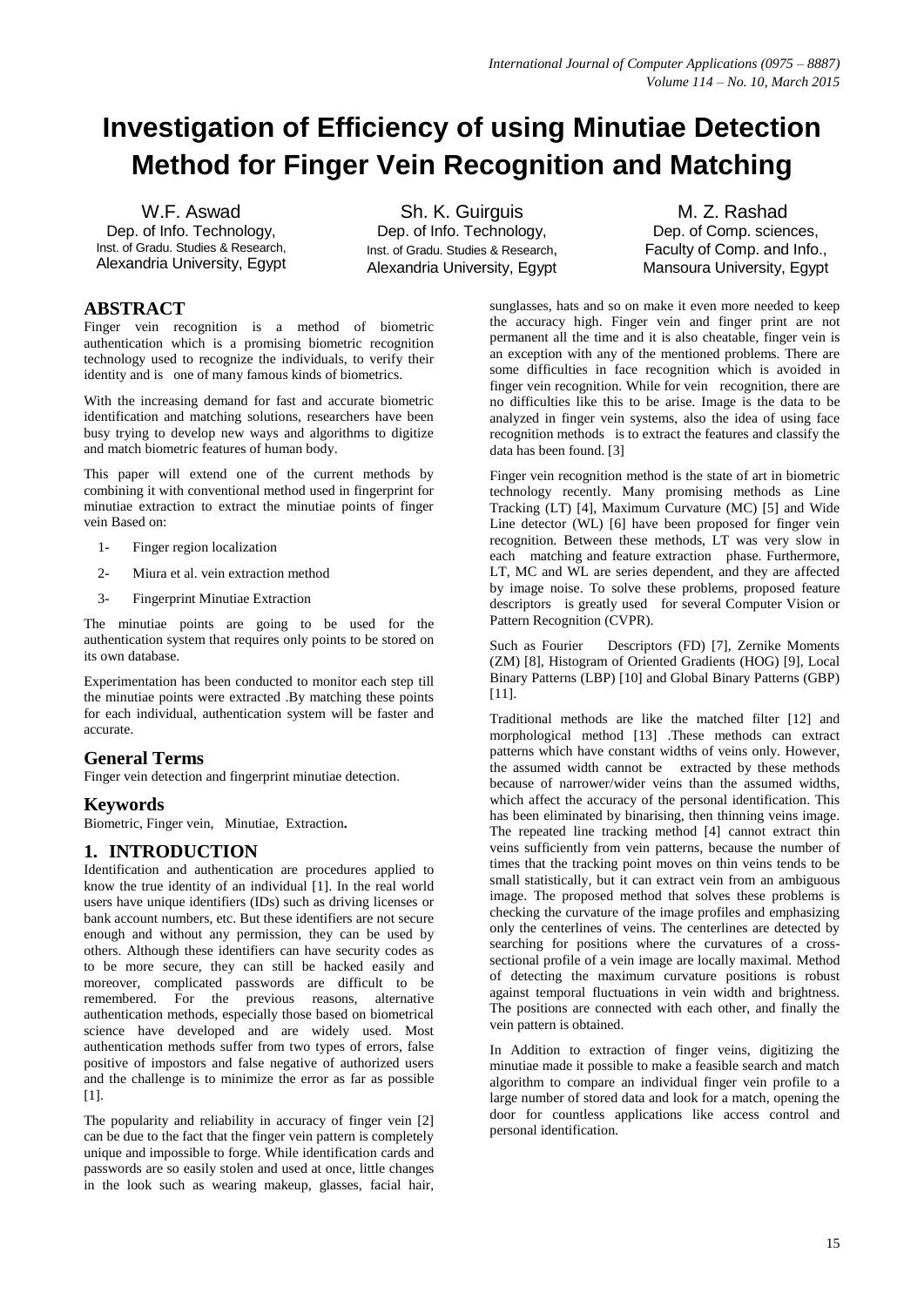# **2. PROPOSED METHOD**

Input pictures used in this research were taken by a device that uses infrared illuminator and a camera to produce 8 bit grey scale images.

The system has 2 path ways

#### A. **Database building**:

In this section the Visual Basic program uses Mat Lab code to build a text file for each image in the image set; these files are further combined in a single database to accelerate searching and matching processes

#### **B. Subject matching:**

Following are the images obtained for each step carried out through simulation. Figure 1 shows one of the original images of finger vein taken from SDUMLA-HM database by machine learning and data mining lab. Shadong university.

These images were further analyzed using Mat Lab ® software to extract points of interest and save it into a text file that will be read by VB.NET software and compare the data in the text file with the data in a pre-built database to find a match Since the proposed maximum curvature method was only



Figure 1 (Original Finger Vein image)





**Figure 3 (Detected Veins centerlines)** 



**Figure 4 (Thinned Veins centerlines)** 



intended for identification and extraction of vein features in the image, a matching application was built based on pixel by pixel technique in order to be used for comparison. During the testing phase the application proved itself accurate and successful yet it was very slow for practical usage.

However, taking this system one step further by reducing the 2D grey scale image to a set of points that represent key points in the finger vein image open the door to build a new application that can store the subject data in an MS Access database and do the search via SQL queries, providing lower processing time, smaller disk footprint and better hardware utilization, thus reducing matching time from several hours to seconds per operations. This application works as per the following diagram:

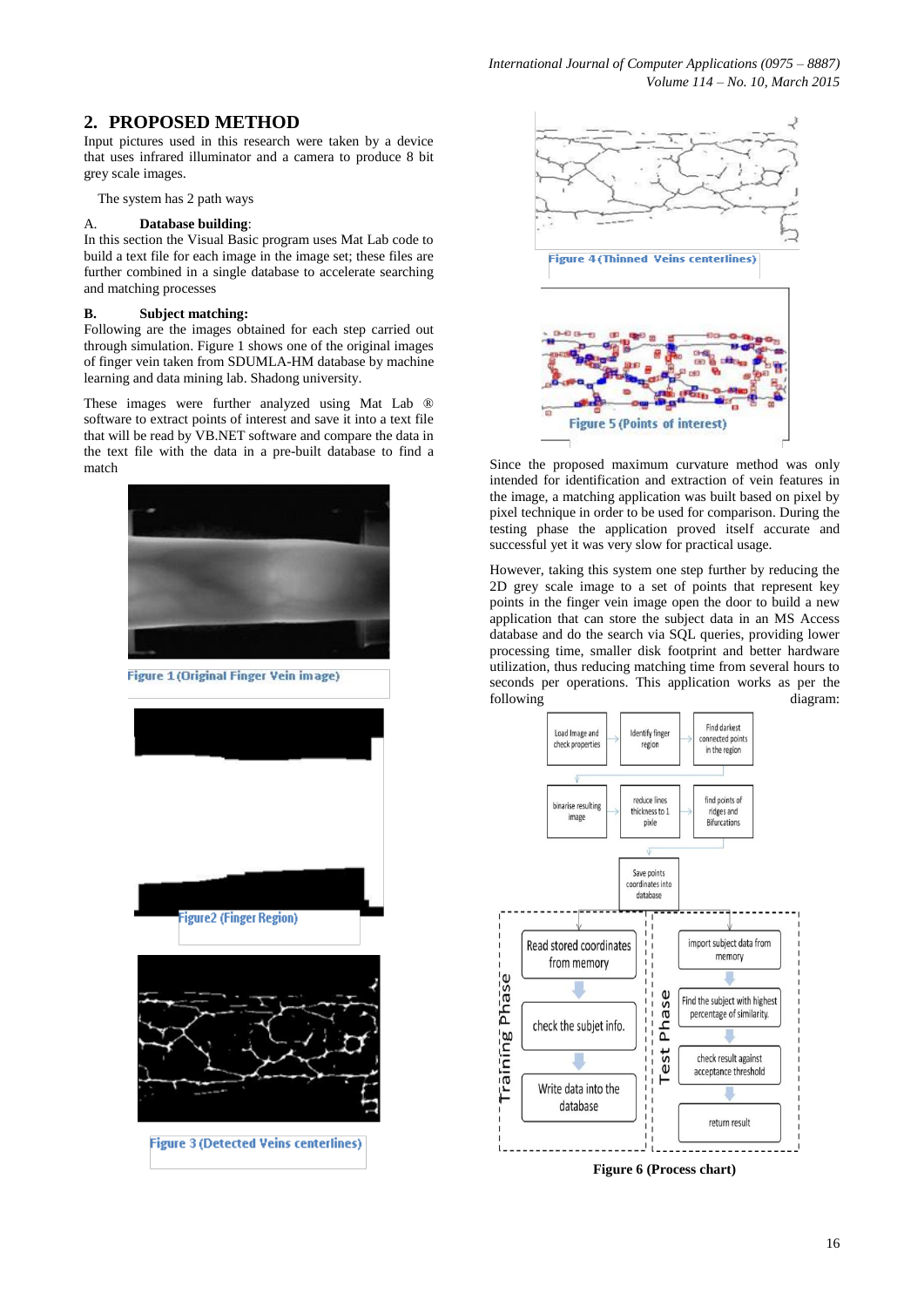# **2.1 Data Acquisition**

In the Database construction part of the system, the program asks the user to provide the root folder location that contains the image set taken by the device.

These data shall be organized as follows:

*Root folder\Subject number\Hand(left or right)\finger name repetition index .jpg*

All of the files inside have to be 8 bit grayscale indexed images for the program to process them properly.

After verifying the bit depth and structure of the image set, the system will loop through all folders and images for processing.

## **2.2 Processing**

In this part the program first will define the searching boundaries of the finger in order to minimize the time used for vein recognition and reduce possible noise effect of the results.

This is done by splitting the input image into two halves horizontally and filtering it, detecting the first highly lit (White) point while scanning in (x) direction of each half defining the boundaries of the finger



**Figure 7 (Region detection)**

The next step is to identify veins within the image, and this is done by using miura's maximum curvature method in this part the program detects the gradual change of brightness across vertical lines (like A and B in the figure below) where the points with the lowest brightness (darkest points) represent veins where the darkest of them represent the center lines of these veins.



**Figure 8 (Center line detection)**

In this step, there is no more need for color gradient; therefore the program binarises the image into 2 bits color depth.



**Figure 9 (Vein center lines)**

The next step is to further reduce the detected veins centerlines to lines with width of 1 pixel. This helps to simplify the search for lines end points, discontinuity and splitting points, commonly used for fingerprint recognition that will be used as points of interest in the next step.

In this step, the actual coordinates of Points of Interest are detected.



**Figure 10 (Minutiae Points)**

Coordinates of these points are then stored in text file in form of pairs  $(X, Y)$ . The purpose of this file is to act like a bridge to transfer the data between MatLab and Visual basic program.

The text file is then loaded in memory for further usage.

If the database construction mode is selected the program will read each line, connect to the empty database file, then adds the values of X, Y and the subject number these data refer to, then loop through all images in the image set.

## **2.3 Matching**

A. If matching mode is selected, the user will be asked to provide the complete database file and the finger vein image that the user wants to find a match for.

B. The system goes through the same first 7 steps as in database construction, until it loads the POIs file into memory.

C. The program connects to the database and creates a new temporary table with the POI data in it.

D. The program executes the a SQL query to find the similar records in between newly created table and data of each subject in the database.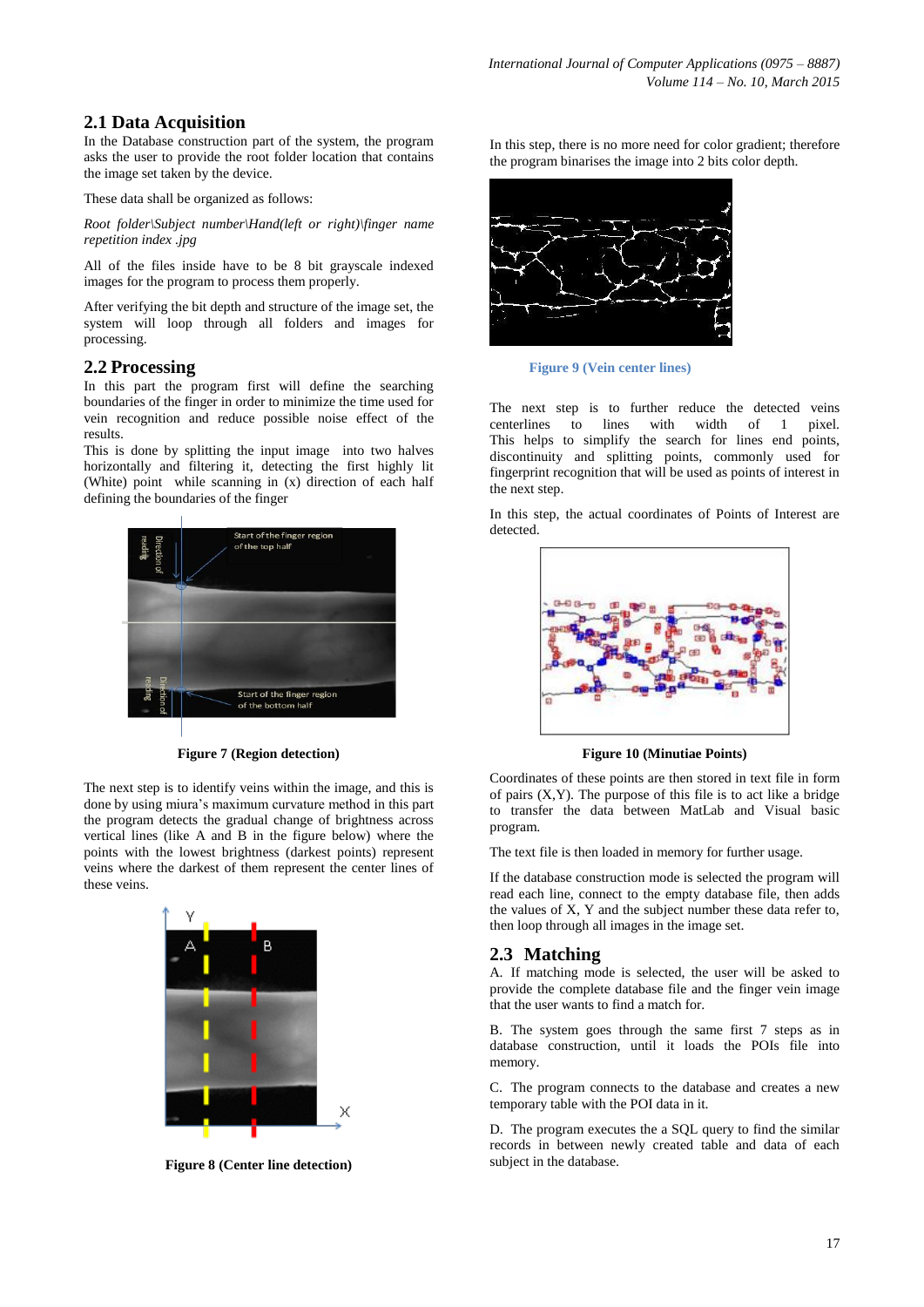E. The program then finds the user record with the highest match score and compares that score to the acceptance threshold score.

F. If the value of the match score exceeds the acceptance threshold the program will consider the match and display it to the user, otherwise it will display a message indicating that there is no match found.

Using this system, a test were made using a database of 40 subjects each have registered the vein images of 3 fingers of each hand and each hand, each finger is registered 6 different times, resulting of 720 different images, that have been processed and store into a database file through this application.

The data of the first 10 subjects has been compared to this database in order to find the match scores of correct and false matches, and determine the acceptance threshold.

#### **3. RESULTS AND DISCUSION**

Two tests were conducted to check the validity of the hypothesis as follows:

#### **A. Test1:**

The database in this test contained 40 subjects, each subject recorded 6 different images for his/her index, middle and ring fingers, for both hands, resulting in a total of 1440 image.

The data have been processed in the system and stored in the database.40 images have been chosen arbitrarily from the image set and the match scores has been obtained as follows:

The highest match score of true match: 2.854

Lowest match score of true match: 1.3795

Highest match score of false match: 0.9338

Lowest match score of false match: 0.2127

Results were found to be consistent with the assumptions, finding a clear distinction between true and false matches; however since in real life applications having an exact match for the images that built the database is very unlikely, another test was conducted to verify the results.

#### **B. Test 2:**

In this test a set of 40 subjects have been used to build a new database, using 3 fingers from each hand (index, middle, and ring fingers) and using 6 images of each finger; however in this test one image for each subject has been excluded from the database construction phase, that resulted in 40 images that have been used as a test set.

In this more practical situation, the system correctly identified 37 subjects out of the 40 with success rate of 92.5%

The Highest match score for a true match was 1.142

The lowest match score for a true match was 0.529



#### **Figure 11 (Error count vs threshold)**

Dashed line indicates the threshold used. Number of training samples of each individual represent 40 subjects have been used, using 3 fingers from each hand (index, middle, and ring fingers) and using 6 images of each finger

The overall number will be 36\*40=1440.At the lowest threshold all the samples was false so that the false positive was at the maximum till threshold 0.369388 the first false matching appeared, which means that there was false negative began to appear as shown in the figure. At the score 0.707781 it was the first time where was the False positive at the zero and the False negative at a low matching samples so this threshold was been the indicator whether if the sample was recognized or not.